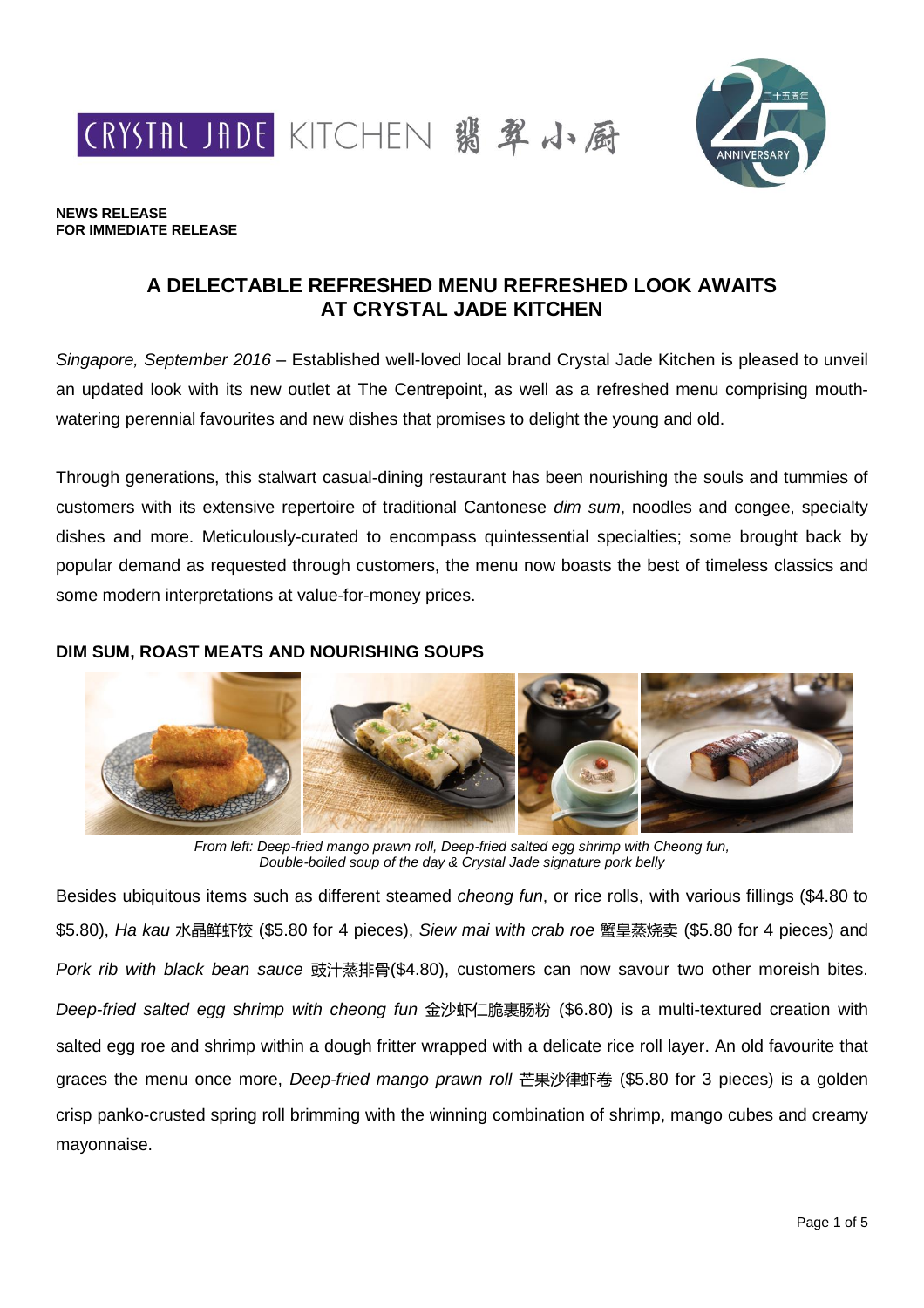Besides the traditional types of roast meats, Crystal Jade Kitchen is pleased to offer its rendition of *Signature pork belly* 翡翠烧肥叉 (\$15.80); an unctuous slab of pork belly marinated overnight in a proprietary sauce which is then roasted to perfection with bastings of honey glaze.

An excellent accompaniment to any meal, Crystal Jade Kitchen's *Double-boiled soup of the day* 住家式每日 靓汤 (\$16.80 per portion, available from Monday to Friday) are prepared with quality ingredients and simmered for a minimum of seven hours to render a bowl of unadulterated goodness. *Pork shoulder with radish and carrot soup* 青红罗卜煲猪铮, *Lotus root with spare ribs and cuttlefish* 章鱼莲藕煲唐排 and *Pork shoulder with arrowroot soup* 粉葛赤小豆煲猪铮 are some comforting options.

## **NOODLES AND CONGEE**



*Handmade pork meatball congee & Braised pork trotters with fermented beancurd noodle*

Seek no further than Crystal Jade Kitchen for a dependable and tasty range of one-dish meals.

*Braised pork trotters with fermented beancurd noodle* 南乳猪手面 (\$9.80) pairs flavourful stewed pork trotters in a tantalising fermented beancurd sauce paired with al dente springy noodles; made according to a unique recipe, while plump handmade *wanton*s and shrimp dumplings crown bowls of the same noodles in a light broth (\$8.80 & \$9.80 for dry and soup renditions respectively).

Slow-cooked laboriously using top quality rice, the smooth and velvety Hong Kong-style congee is presented with a myriad ingredients. *Handmade pork meatball congee* 手打猪肉丸粥 (\$9.80) consists large 'hand-beaten' meatballs with bite in the Cantonese-style porridge while *Traditional Sliced grass green carp fish congee* 生滚鲩鱼片粥 (\$8.80) *Mixed pork giblet congee* 状元及第粥 (\$9.80) are some delicious choices that remain on the menu.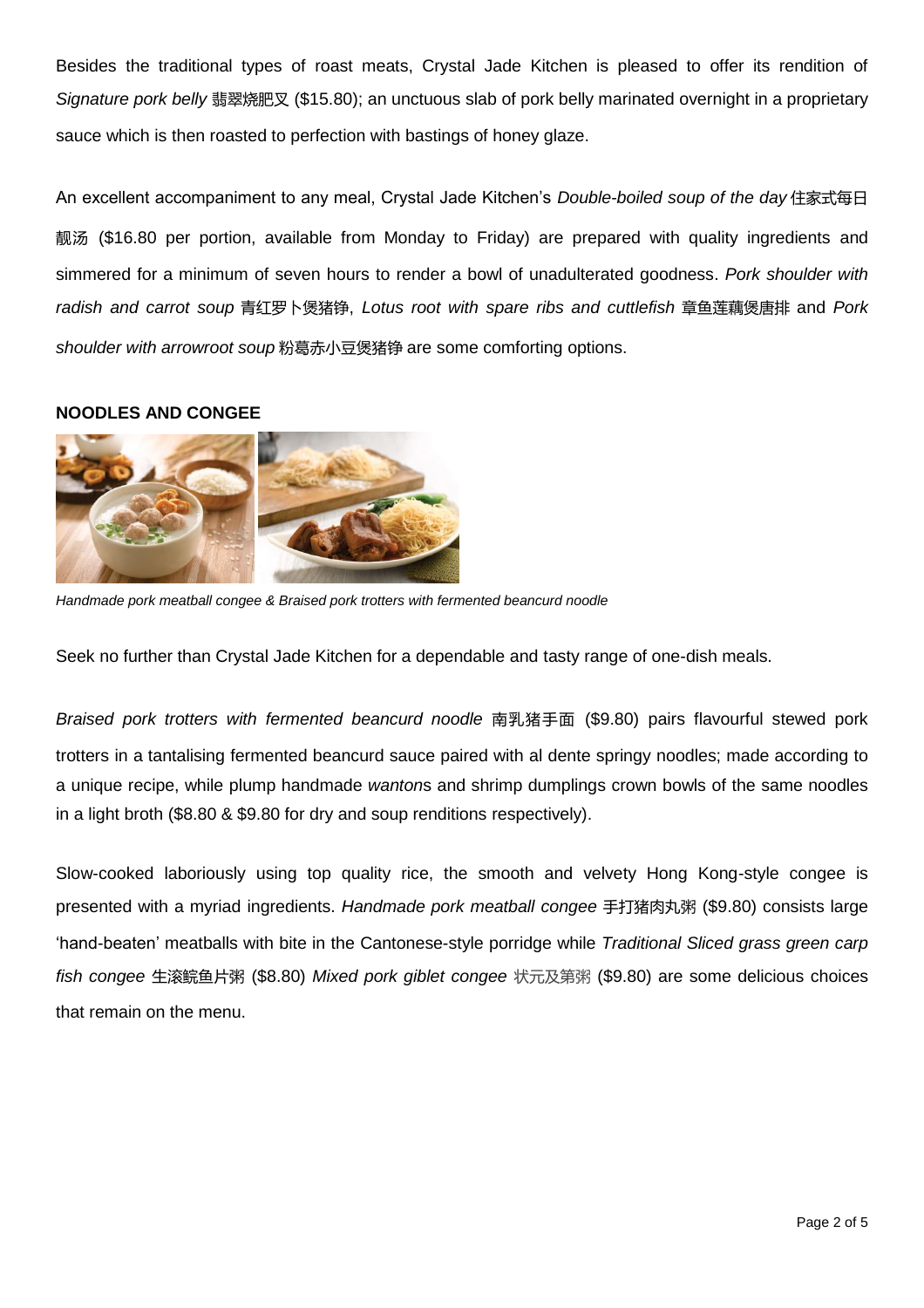# **WOK-FRIED SPECIALTIES, LIVE SEAFOOD AND RICE & NOODLES**



*From left: Smoked Chinese yam with whole garlic, Steamed minced pork patty with salted fish and water chestnut & Braised vermicelli with shredded duck and preserved vegetable*

Savour home-cooked flavours from a tempting range of wok-fried specialties that are expertly-executed a la minute upon order.

Partake in hearty communal dishes such as *Braised pork belly with preserved vegetable in Hakka style* 客 家梅菜扣肉 (\$16.80), *San Bei chicken* 沙煲三杯鸡球 (\$12.80), *Steamed minced pork patty with salted fish and water chestnut* 咸鱼马蹄蒸肉饼, as well as a fragrant *Smoked Chinese yam with whole garlic* 蒜子山药 (\$14.80) which features well-caramelised batons of Chinese yam redolent of 'wok-hei' or breath of the wok.

According to customers' preferences, pristine live seafood ranging from prawns, Marble goby and Red Tilapia can be prepared in various ways including poached, sautéed, steamed and also braised in a claypot.

Other than different variations of fried rice, highly-recommended noodle items include *Wok-fried noodle with beef* 牛肉炒面 (\$14.80), *Braised E-fu noodle with eggplant and minced pork* 渔香茄子焖伊面 (\$14.80), and Crystal Jade's signature *Braised vermicelli with shredded duck and preserved vegetable* 渔香茄子焖伊 面 (\$14.80); a firm favourite that embodies simplicity at its best.

#### **DESSERTS**



*Herbal jelly, Black sesame glutinous rice dumpling with grated nuts & Mango purée with sago and pomelo*

Classic Cantonese desserts provide a befitting sweet ending to any meal at Crystal Jade. Customers can take their pick from homemade *Herbal jelly* 龟苓膏 (\$4.80), *Mango purée with sago and pomelo* 杨枝甘 (\$4.80) and *Black sesame glutinous rice dumpling with grated nuts* 擂沙汤丸(\$4.80) among others.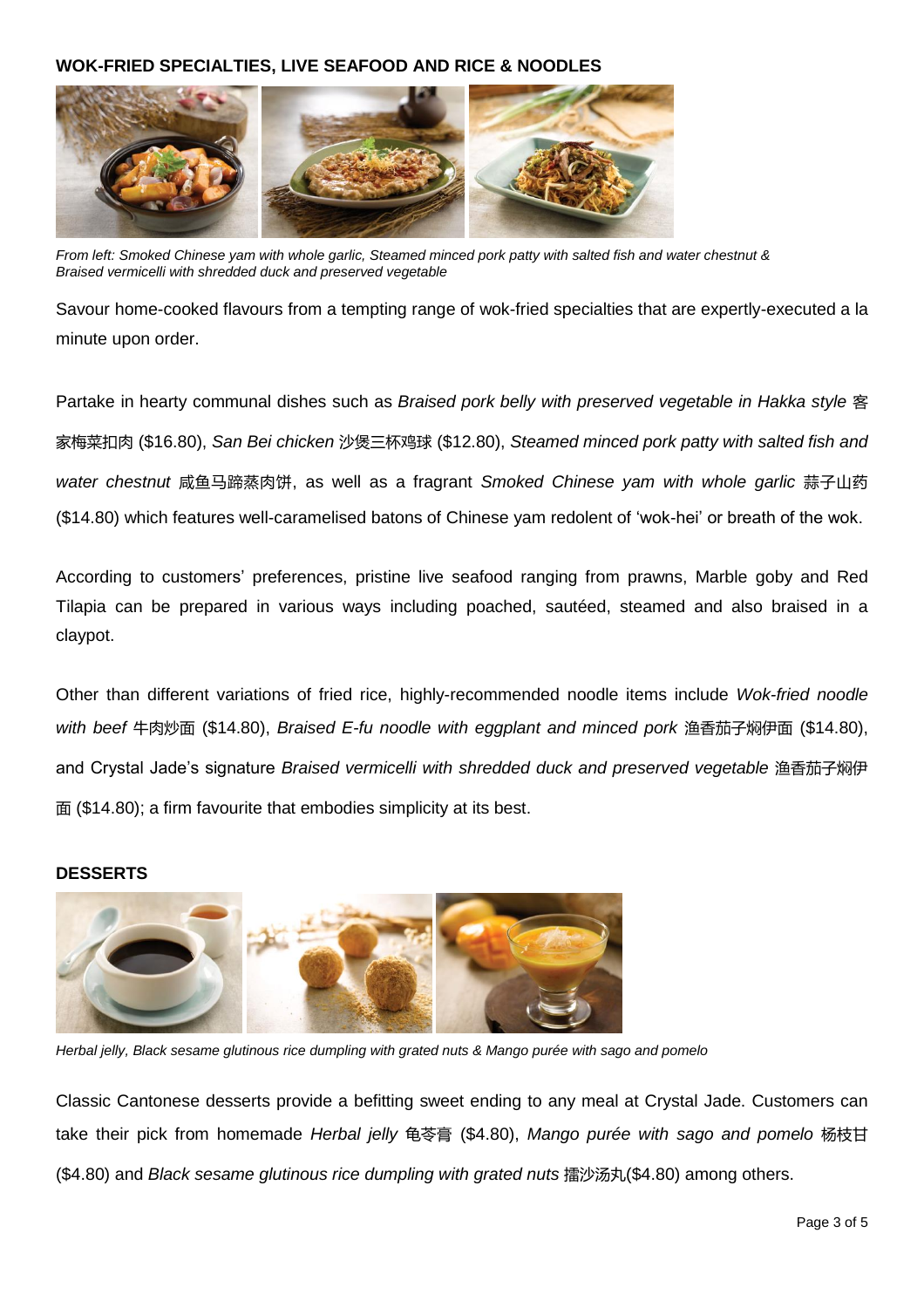#### **REFRESHED INTERIORS**



Crystal Jade Kitchen at The Centrepoint spots a breezy contemporary-style interior characterised by orientalchic lattice dividers, a juxtaposition of tile and timber flooring, as well as sleek modern furnishings and lighting.

*Note to editors:* 

- *All prices are subject to 10% service charge and prevailing GST.*
- *High-res images of Crystal Jade Prestige's new dishes and restaurant interior are available upon request via email.*
- *Alternatively, images can be downloaded at: <https://www.dropbox.com/sh/sjctspg51mmdb18/AADfe79XUAqyIpIcyLA3jCcQa?dl=0>*

#### **ABOUT CRYSTAL JADE GROUP**

Founded in Singapore in 1991, Crystal Jade Culinary Concepts Holding is a well-known household name in Asia that is committed to preserving the rich traditions of Chinese cuisine through its specialty dining concepts ranging from fine dining restaurants and casual dining eateries to specialty bakeries.

Together, the group serves up a diverse menu of well-loved items such as *Lanzhou La Mian* and Shanghai favourites such as *xiao long bao*, Cantonese barbecued meats, noodles and congee, Hong Kong dim sum, as well as quality pastries and breads.

The award-winning group currently owns and operates over 100 outlets in 22 major cities with diverse dining concepts across Asia Pacific and in the United States.

Recently, Crystal Jade Golden Palace was awarded MICHELIN One-Star in the inaugural edition of the MICHELIN Guide Singapore 2016.

## **FACT SHEET**

| <b>Opened</b>           | 18 August 2016                                              |
|-------------------------|-------------------------------------------------------------|
| <b>Address</b>          | 176 Orchard Road, #03-43, The Centrepoint, Singapore 238843 |
| <b>Telephone</b>        | 6734 9420                                                   |
| <b>Operating Hours</b>  | 11:30am to 10pm - Monday to Friday                          |
|                         | 11am to 10pm - Saturday, Sunday and Public Holidays         |
|                         | (last order at 9:30pm)                                      |
| <b>Size</b>             | 330 square metres                                           |
| <b>Seating Capacity</b> | $120$ pax                                                   |
| <b>Payment</b>          | Cash / NETS / Mastercard / Visa / AMEX                      |
| Hashtag                 | #crystaljadesg #crystaljadekitchen                          |

| For more information or assistance, please contact:    |                             |  |  |
|--------------------------------------------------------|-----------------------------|--|--|
| <b>Sixth Sense Communications &amp; PR Consultancy</b> |                             |  |  |
| Loh Hsian Ming                                         | Rachel Xie                  |  |  |
| T: 6423 0096   M: 9435 9171                            | T: 6423 0096   M: 9232 5508 |  |  |
| E: hsianming@sixthsense.com.sg                         | E: rachel@sixthsense.com.sg |  |  |